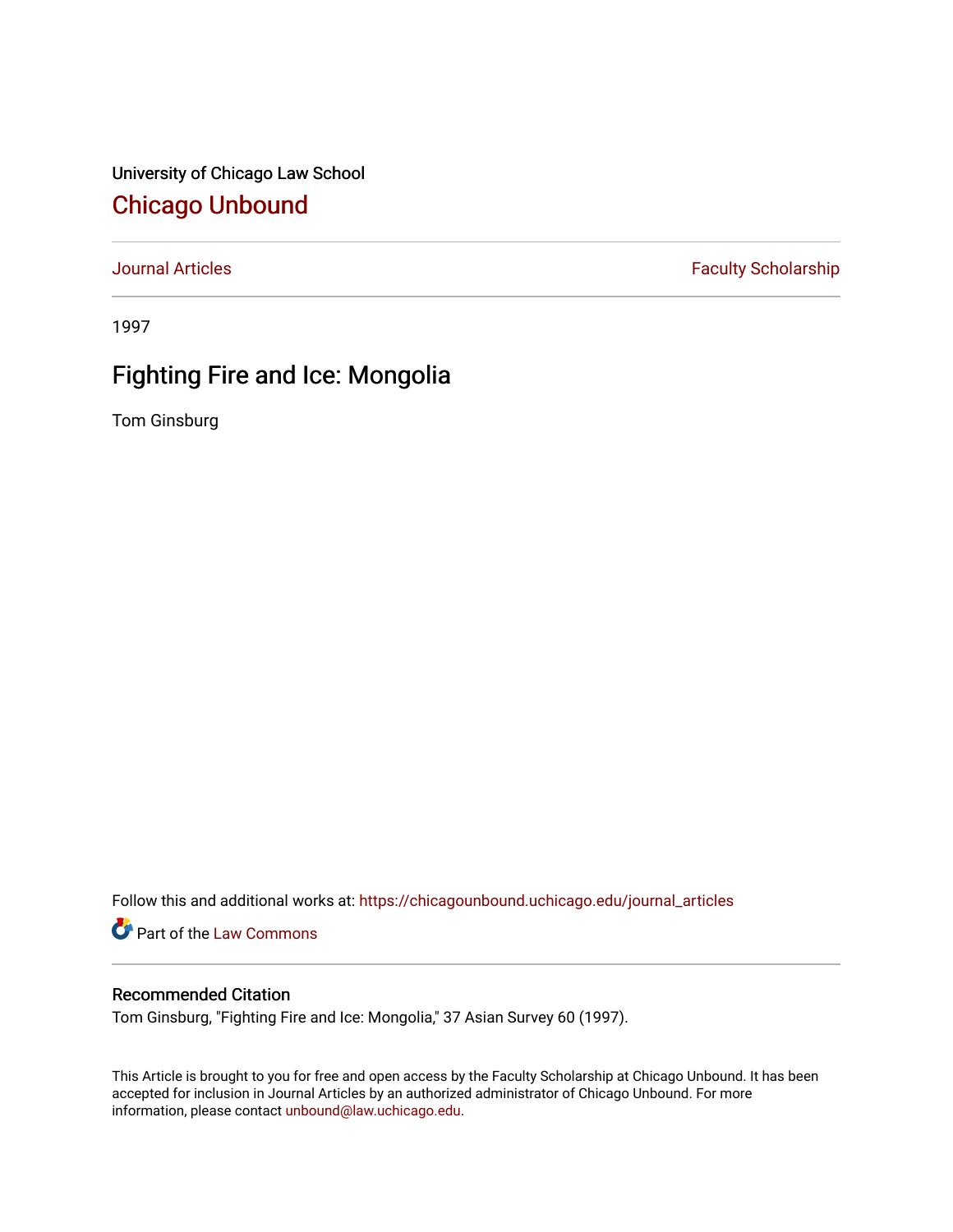# MONGOLIA IN 1996

# Fighting Fire and Ice

Tom Ginsburg

It was a year of suffering and of hope for Mongolia. Buffeted by natural disasters and a cholera epidemic, Mongolia nevertheless turned an important political corner in 1996 with the electoral loss of the Monglian People's Revolutionary Party (MPRP), which had held power since the country's inception in 1921. The new coalition accelerated economic reform, creating hopes for better performance in the years ahead.

Spurred by an almost snowless winter and fierce winds, a series of fires devastated much of the country from February through June. The government declared a state of emergency and requested international assistance. The fires killed 26 people and thousands of head of livestock, left 1,600 persons homeless, and caused significant, if still undetermined, economic and ecological damage as 102,000 sq. km of grasslands were burned. Unfortunately, artificial snowstorms created to put out the fires killed several more people,<sup>1</sup> and dozens more died as the first rains caused unusual summer flooding. At least 10 people died of a cholera outbreak in August, causing the government to delay the start of the school year and place a quarantine around the two major cities of Darhan and Erdenet. This series of disasters challenged the country's resources, already stretched to the limit by a difficult transition from a communist economy.

### **Politics**

Preparations for the parliamentary election dominated the first half of the year. In January the MPRP-dominated State Great Hural (parliament), over the protests of opposition parties and the president, passed a controversial

Tom Ginsburg is a Ph.D. candidate in Jurisprudence and Social Policy, University of California, Berkeley.

<sup>? 1997</sup> by The Regents of the University of California

<sup>1.</sup> Scott Hillis, "Food Production Affected by Fires," Reuters, June 13, 1996; Patrick Tyler, "Mongolia Devastated by Fires of Epic Scope," New York Times, June 9, 1996.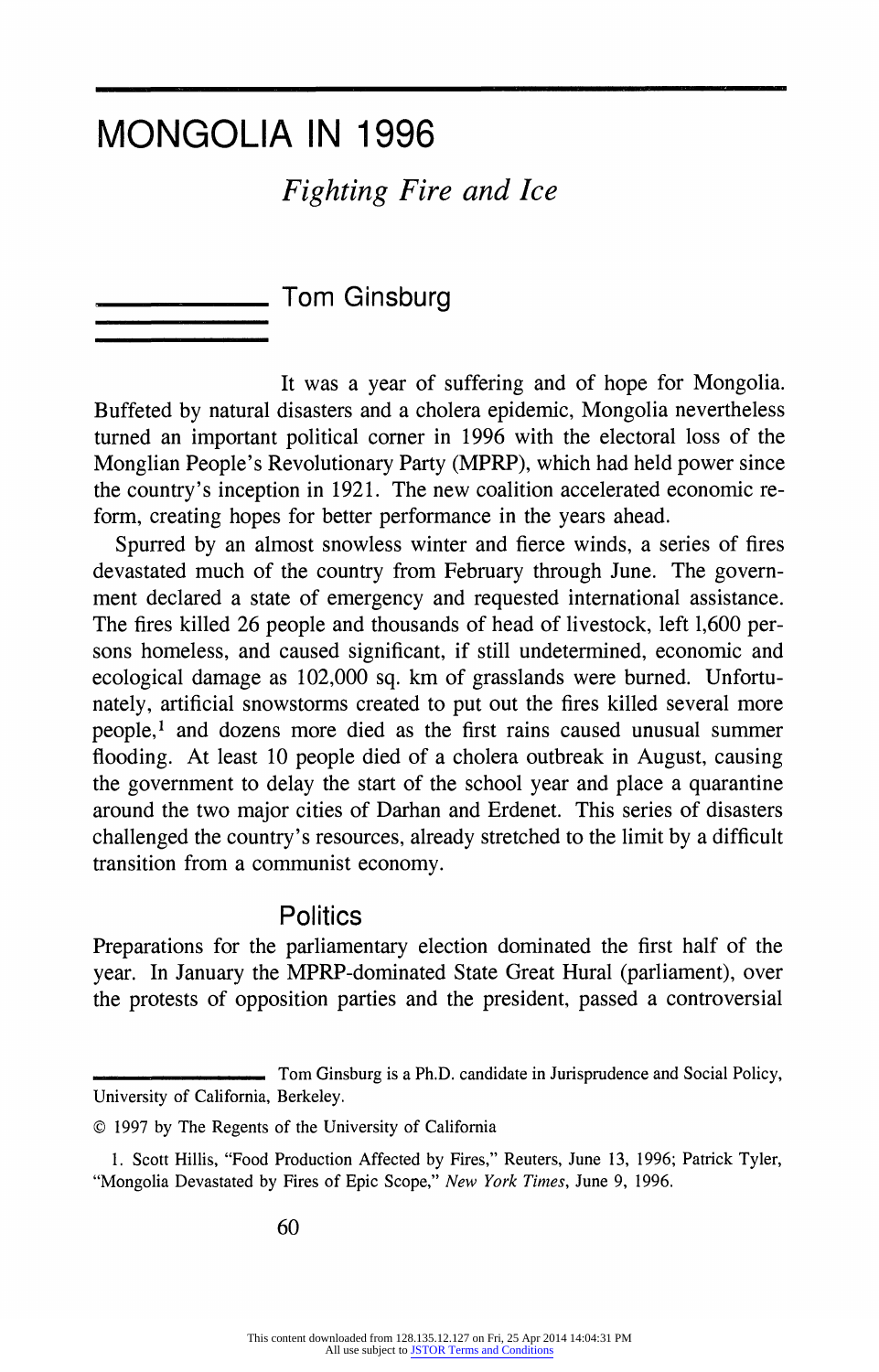#### MONGOLIA IN 1996 61

election law that set up 76 single-member districts. The MPRP thus ignored its own 1994 compromise agreement with the opposition that had called for a mixed system of districts and proportional representation. All parties agreed that reforms were needed. The previous electoral system of 26 multimember districts had allowed the MPRP to capture 70 out of 76 seats in 1992 with under 60% of the vote, and the opposition believed it would benefit from proportional representation because its support was concentrated in urban areas. In April the National Democratic Party (NDP) elected Ts. Elbegdorj as its leader over former Deputy Prime Minister D. Ganbold. Elbegdorj, one of only six non-MPRP MPs elected in 1992, had been a vociferous opponent of the MPRP since the launching of the democratic movement of  $1990<sup>2</sup>$ . In late March, the NDP formed an electoral coalition with the Social Democratic Party (SDP), the second-largest opposition party, to avoid the mistakes of earlier elections when the opposition split its vote and allowed the MPRP to retain control of the Hural.

The surprise victory of the democratic coalition in the June 30 election was the central political event of the year and a historic step for Mongolia. It also marked the first time that an Asian Leninist party had voluntarily relinquished power. The coalition tallied 47 of 76 seats, 34 for the NDP and 13 for the SDP; independents allied with the coalition gained an additional three seats. The MPRP won 25, with the conservative United Traditional Party (UTP) gaining a single seat. Voter turnout was high at 87%.

The new Hural, with an average age of 38, reflected the youth of the country. Seven of the new MPs were women, up from three in the previous Hural but down from the 20% mandated in the one-party period. Seventeen of the new MPs were in private business or were leaders of nongovernmental organizations, reflecting the rise of civil society as an important political force. At the first session of the new Hural, R. Gonchigdorj was elected chairman for the second time, having served in the post while simultaneously vicepresident of the country during the transitional national unity government in 1990-92. The nomination of Elbegdorj as deputy chairman provoked protests from the MPRP, whose 25 seats were just enough, with the cooperation of their ally from the UTP, to block the two-thirds quorum needed to vote on the position. President P. Ochirbat intervened and brokered a solution, involving the appointment of an MPRP advisor to the National Security Council. The MPRP's ability to block a quorum may continue to be important in the years ahead.

<sup>2.</sup> Elbegdorj had resigned his seat in 1994 in protest over MPRP parliamentary tactics, and had been accused at that time of leaking state secrets to the media, a charge subsequently rejected by a court.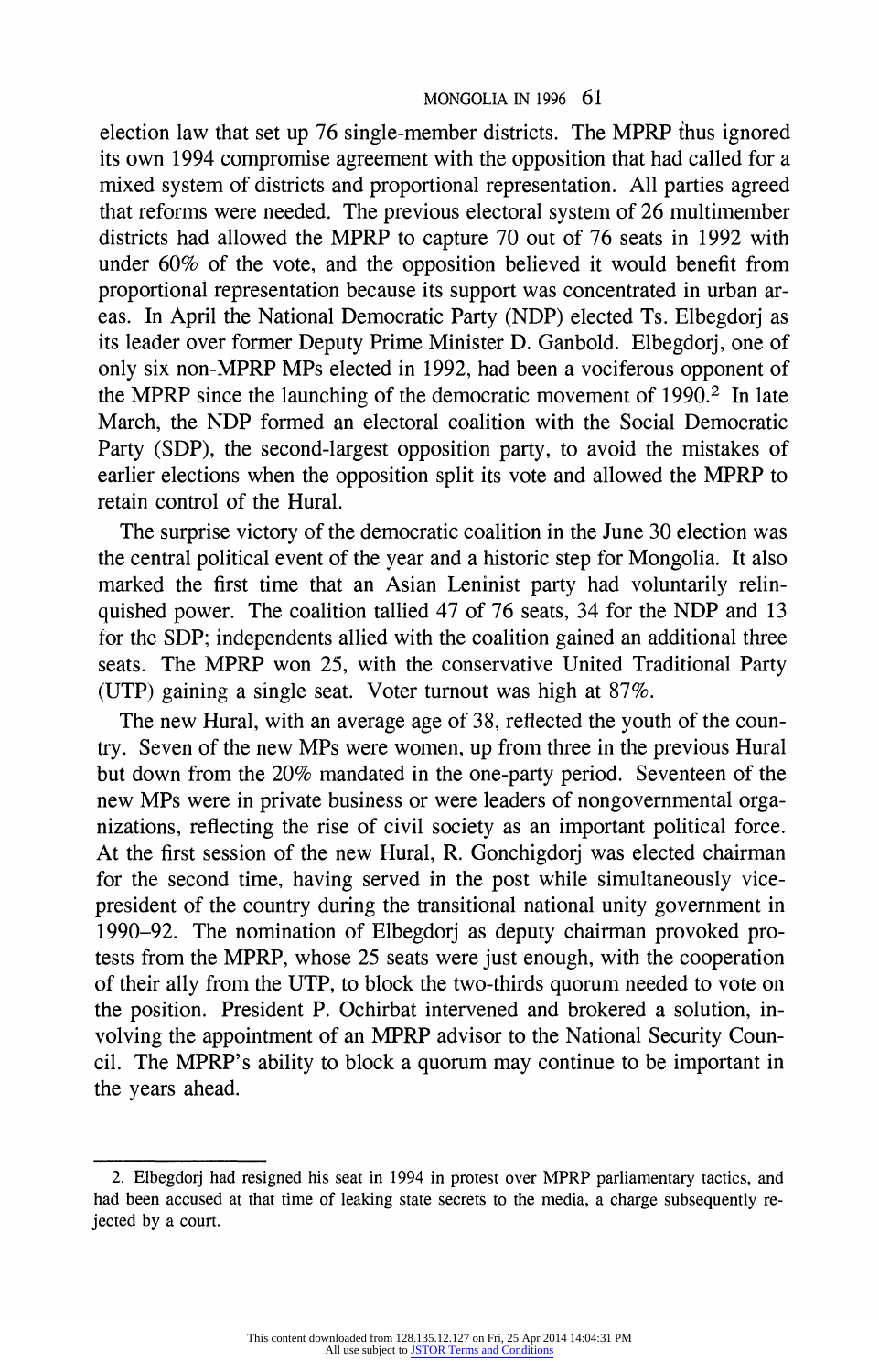The new prime minister was M. Enkhsaikhan, a 41-year-old economist and a former MP who had served as head of the President's Chancery since 1993 and had headed the coalition committee for the election.3 This bodes well for legislative-executive relations, which had become increasingly acrimonious under the MPRP. Enkhsaikhan immediately began to form a cabinet, a task complicated somewhat by the scarcity of coalition figures with government experience and by a Constitutional Court ruling-requested oddly enough by a member of the coalition itself—that any MPs selected for cabinet ministries would have to resign their parliamentary seats. However, after a short time the government announced a cabinet that reduced the number of ministries from 14 to 9, and sacked many civil servants. The new government announced plans to introduce more rapid economic reforms, privatization of government media, administrative decentralization, and a strengthening of the judiciary.

Local elections in October were still dominated by the MPRP, which won 65% of the vote and controlled most of the local hurals. This was hardly surprising given the party's extensive network in the countryside and the dearth of non-MPRP candidates, but the victory was taken in some quarters to be a protest against the democrats' rapid economic reform program.

### **Economics**

In the second straight year of positive growth after massive contraction of the economy, the GDP rose slightly during the year. However, the economy was still saddled with the legacy of state ownership and its former dependence on the USSR. Exports continued to rise but imports rose faster, so that the trade surplus for the first eight months fell to \$22.2 million on a total volume of \$586.6 million. This was disappointing after a \$122.9 million surplus in 1995. Exports were hurt by falling world copper and cashmere prices, and along with delays in collecting funds from the privatization program, contributed to a shortfall in government revenues. In September the government announced that it would begin issuing bonds as a way of diversifying public finance. Inflation stayed relatively under control during the first part of the year but the new government raised energy prices on September 1 and the annual rate quickly surged to 53%. The exchange rate, which began the year at roughly 450 tugrik to the U.S. dollar, went to 660 shortly after the price rise. Meanwhile, the energy situation became more desperate as winter approached; bad debts, transport problems, and outmoded equipment have crippled the sector and the energy supply is extremely unstable.

<sup>3.</sup> Enkhsaikhan's relationship with the president went back to when he had worked as an economist at the Ministry of Foreign Economic Relations and Supply where Ochirbat was minister, under the old regime.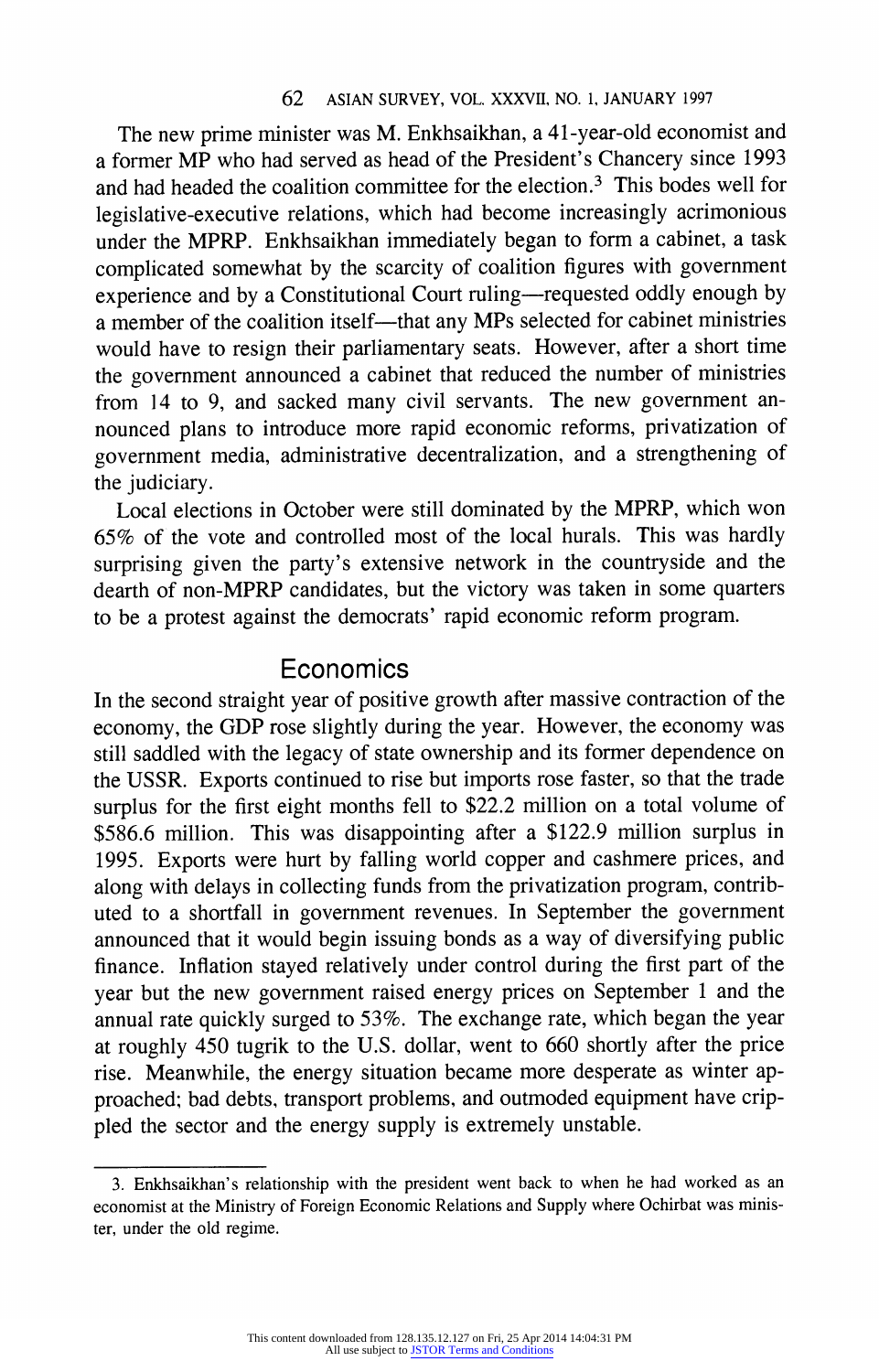Former state-owned firms continued to be a drag on the economy. The incoming government urged renewed privatization, somewhat stalled under the MPRP after 1992, but the law to privatize urban housing was vetoed by the president. In an incident perhaps reflective of the MPRP's ambiguous commitment to privatization, the Privatization Commission responded to a hunger strike and protests by employees just before the election by changing the contract to sell the State Department Store to a company led by its management. This nullified privatization of the store; a second auction was held later in the year but no buyers appeared. The banking sector continued to be troubled by inexperienced management and bad loans. The new government promised to reorganize the sector and closed two private banks in December.

Industrial production fell 25% during the year. Credit problems caused grain production to fall, as only one bank was handling agricultural loans. The diversion of fuel and machinery to fight fires during the sowing season no doubt hurt as well, as did a fuel shortage during the fall harvest. The winter of 1996-97 is likely to be tough; the supply of energy is still not secure and food imports will have to be increased. Meanwhile, social indicators are falling. The percentage of people living under the poverty line increased to 36% with street children providing the starkest examples.

## Foreign Relations

Mongolia's foreign policy continues to be driven by its delicate geopolitical position. After the election, Prime Minister Enkhsaikhan announced that there would be continuity in foreign policy, specifically the priority of maintaining good relations with both Russia and China.<sup>4</sup> Nonetheless, the government was willing to challenge its giant neighbors selectively. A nuclear weapons test by China in Xinjiang Province prompted an official protest, and in February the Chinese embassy was the site of several demonstrations against human rights abuses in Inner Mongolia. The Constitution's protection of freedom of association has thus trumped diplomatic expediency. Overall, however, relations with both China and Russia remained cordial. Prime Minister Jasrai paid an official visit to China in March and met with his counterpart, Li Peng, reassuring Li of Mongolia's commitment to the one-China policy. Foreign Minister Gombosuren visited Russia in April, meeting with his counterpart, Yevgeny Primakov, who reciprocated in November. Outstanding issues include Mongolia's unpaid debt from the Soviet period, cattle rustling on both sides of the border, and customs and tax barriers that inhibit the flow of trade.

Mongolia continued its efforts to reach out to new countries and international organizations. Early in the year it joined the World Trade Organiza-

<sup>4. &</sup>quot;Democrats Plan Agenda," Agence France Press, July 4, 1996.